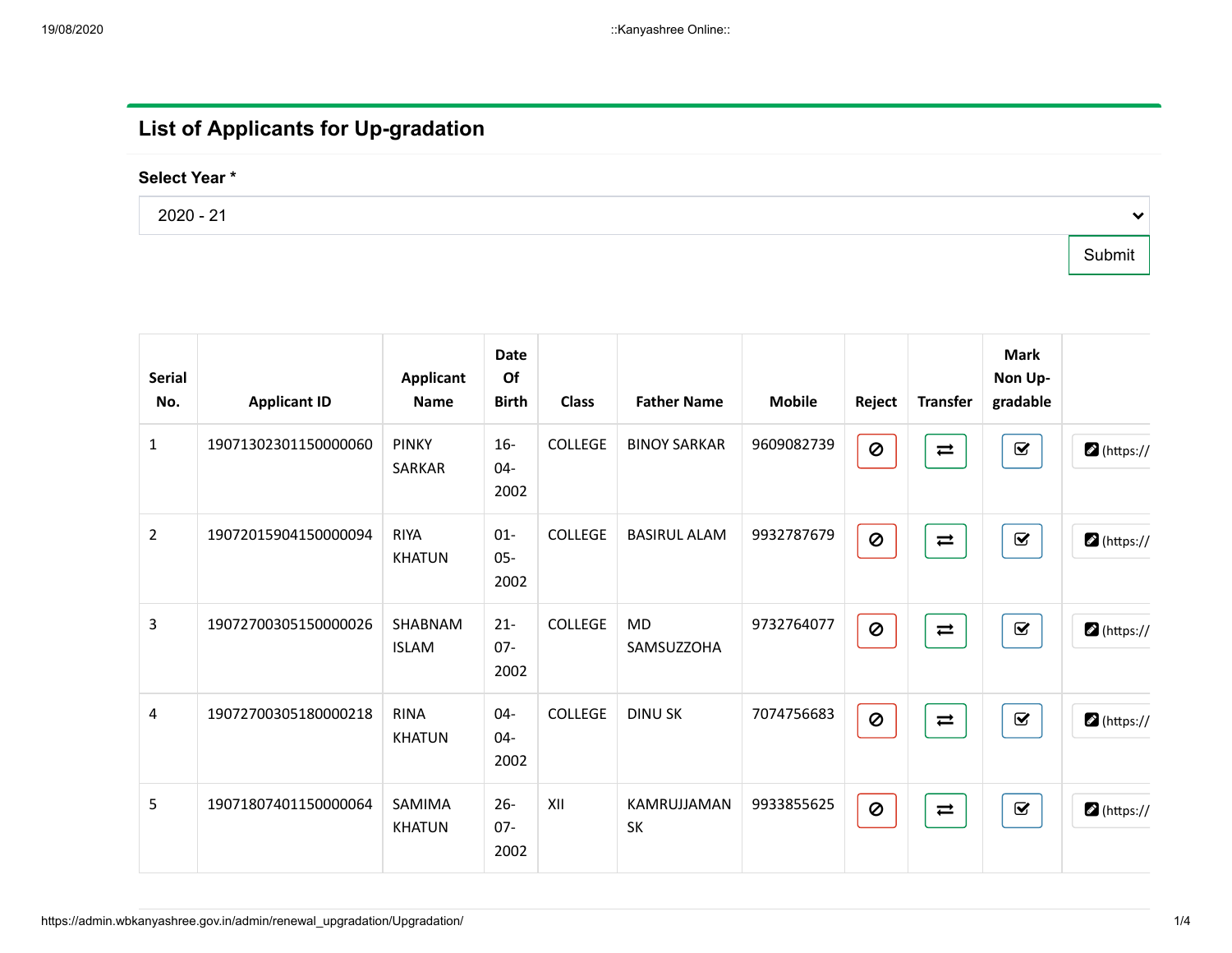| <b>Serial</b><br>No. | <b>Applicant ID</b>  | <b>Applicant</b><br><b>Name</b> | <b>Date</b><br>Of<br><b>Birth</b> | <b>Class</b>   | <b>Father Name</b>               | <b>Mobile</b> | Reject                   | <b>Transfer</b>    | <b>Mark</b><br>Non Up-<br>gradable |                     |
|----------------------|----------------------|---------------------------------|-----------------------------------|----------------|----------------------------------|---------------|--------------------------|--------------------|------------------------------------|---------------------|
| 6                    | 19071505402160000319 | <b>ARPITA ROY</b>               | $02 -$<br>$04 -$<br>2002          | <b>COLLEGE</b> | <b>TAPAN ROY</b>                 | 9734557391    | $\pmb{\heartsuit}$       | $\rightleftarrows$ | $\overline{\mathbf{S}}$            | $\bullet$ (https:// |
| $\overline{7}$       | 19072700305150000055 | <b>AHANA</b><br><b>SENGUPTA</b> | $18 -$<br>$07 -$<br>2002          | <b>COLLEGE</b> | KAJAL<br><b>SENGUPTA</b>         | 6294398400    | $\pmb{\heartsuit}$       | $\rightleftarrows$ | $\overline{\mathbf{S}}$            | https://            |
| 8                    | 19072700305150000091 | BANASHREE<br><b>SARKAR</b>      | $11-$<br>06-<br>2002              | <b>COLLEGE</b> | <b>NIRANJAN</b><br><b>SARKAR</b> | 8617353597    | $\boldsymbol{\emptyset}$ | $\rightleftarrows$ | $\mathbf{\overline{S}}$            | $\bullet$ (https:// |
| 9                    | 19072700305150000024 | <b>RIYA</b><br>SARKAR           | $16-$<br>$04 -$<br>2002           | <b>COLLEGE</b> | <b>RATAN SARKAR</b>              | 9733610767    | $\pmb{\heartsuit}$       | $\rightleftarrows$ | $\overline{\mathbf{S}}$            | $\bullet$ (https:// |
| 10                   | 19072700305150000070 | <b>PARVINA</b><br><b>KHATUN</b> | $20 -$<br>$11-$<br>2002           | <b>COLLEGE</b> | <b>SAIDUL SK</b>                 | 9830588407    | $\pmb{\heartsuit}$       | $\rightleftarrows$ | $\overline{\mathbf{S}}$            | https://            |
| 11                   | 19071514903170000033 | <b>NAJMIRA</b><br><b>KHATUN</b> | $01 -$<br>$05 -$<br>2002          | <b>COLLEGE</b> | <b>NAJIBUR</b><br><b>RAHAMAN</b> | 8513000339    | $\pmb{\heartsuit}$       | $\rightleftarrows$ | $\mathbf{\overline{S}}$            | https://            |
| 12                   | 19072701303150000043 | <b>RUPA</b><br><b>KHATUN</b>    | $19 -$<br>$07 -$<br>2002          | <b>COLLEGE</b> | <b>KALU SK</b>                   | 9775113323    | Ø                        | $\rightleftarrows$ | $\mathbf{\overline{v}}$            | $\bullet$ (https:// |
| 13                   | 19071900701150000071 | SAMIMA<br><b>KHATUN</b>         | $17 -$<br>06-<br>2002             | <b>COLLEGE</b> | <b>GHUNTU SK</b>                 | 8670800178    | $\boldsymbol{\emptyset}$ | $\rightleftarrows$ | $\mathbf Q$                        | $\bullet$ (https:// |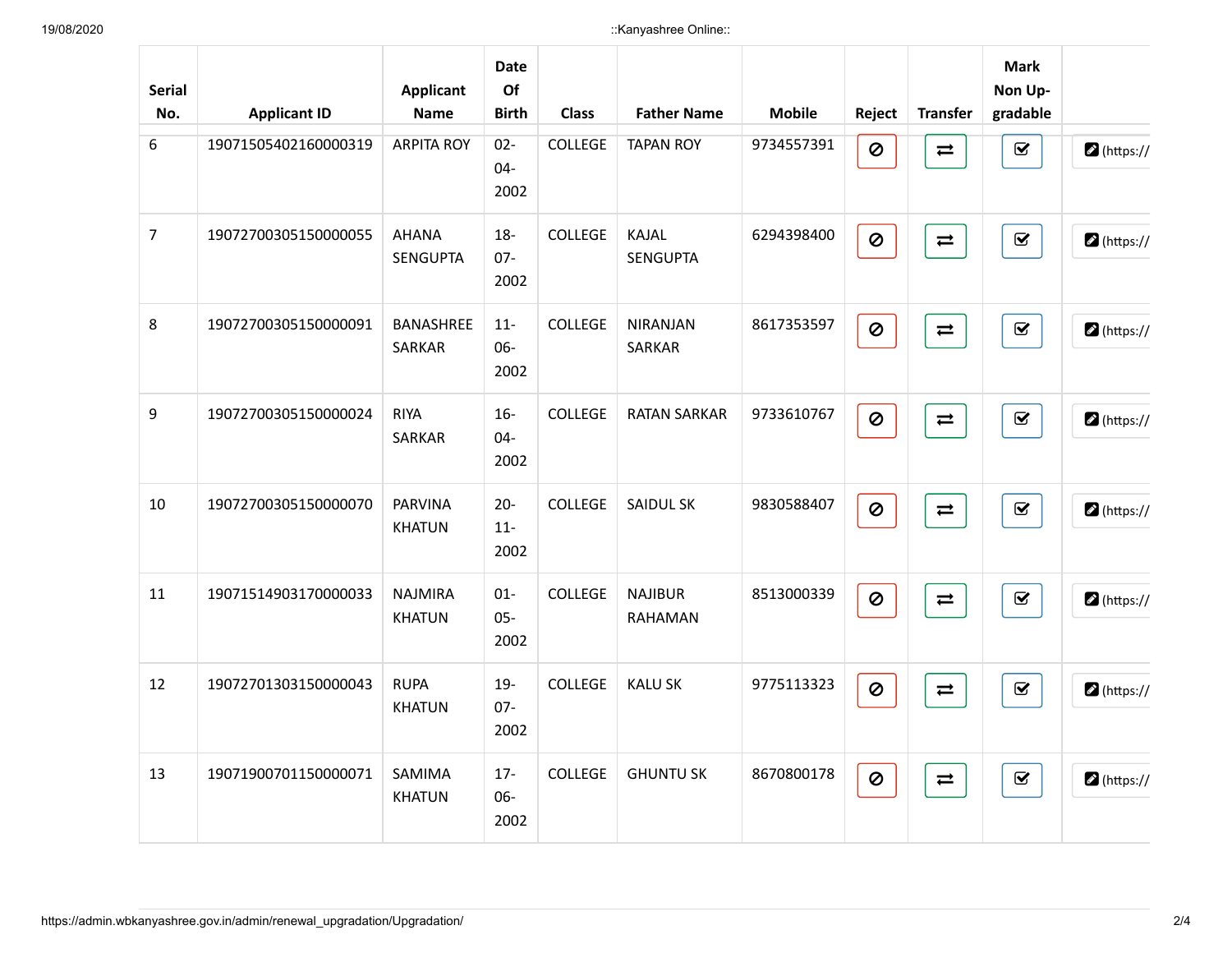| <b>Serial</b><br>No. | <b>Applicant ID</b>  | <b>Applicant</b><br><b>Name</b>   | <b>Date</b><br>Of<br><b>Birth</b> | <b>Class</b>   | <b>Father Name</b>               | <b>Mobile</b> | Reject                   | <b>Transfer</b>    | <b>Mark</b><br>Non Up-<br>gradable    |                     |
|----------------------|----------------------|-----------------------------------|-----------------------------------|----------------|----------------------------------|---------------|--------------------------|--------------------|---------------------------------------|---------------------|
| 14                   | 19071302301150000020 | <b>SUMIYA</b><br><b>KHATUN</b>    | $01 -$<br>$08 -$<br>2002          | COLLEGE        | <b>SALAM SK</b>                  | 8768283679    | $\pmb{\heartsuit}$       | $\rightleftarrows$ | $\mathbf{\overline{S}}$               | $\bullet$ (https:// |
| 15                   | 19071302301150000058 | <b>REHENA</b><br><b>KHATUN</b>    | $11-$<br>$04 -$<br>2002           | <b>COLLEGE</b> | <b>MINARUL SK</b>                | 8609169581    | $\boldsymbol{\emptyset}$ | $\rightleftarrows$ | $\textcolor{red}{\blacktriangledown}$ | $\bullet$ (https:// |
| 16                   | 19071306703150000133 | <b>ANURUPA</b><br><b>MONDAL</b>   | $03 -$<br>$07 -$<br>2002          | <b>COLLEGE</b> | <b>BHAJAN</b><br><b>MONDAL</b>   | 9733695036    | $\pmb{\heartsuit}$       | $\rightleftarrows$ | $\mathbf G$                           | $\bullet$ (https:// |
| 17                   | 19073102309150000035 | <b>SUPARNA</b><br><b>KARMAKAR</b> | $23 -$<br>$04 -$<br>2002          | <b>COLLEGE</b> | <b>SUKHEN</b><br><b>KARMAKAR</b> | 9593066451    | $\pmb{\heartsuit}$       | $\rightleftarrows$ | $\mathbf G$                           | $\bullet$ (https:// |
| 18                   | 19072700305170000229 | <b>ASIMA ROY</b>                  | $20 -$<br>$08 -$<br>2002          | <b>COLLEGE</b> | <b>KAJAL ROY</b>                 | 6297231850    | $\pmb{\heartsuit}$       | $\rightleftarrows$ | $\mathbf{\overline{S}}$               | https://            |
| 19                   | 19072700305150000041 | PRIYANKA<br><b>KHATUN</b>         | $16-$<br>$04 -$<br>2002           | <b>COLLEGE</b> | <b>REJAUL SK</b>                 | 9101906199    | $\pmb{\heartsuit}$       | $\rightleftarrows$ | $\textcolor{red}{\blacktriangledown}$ | https://            |
| 20                   | 19072700305150000030 | <b>TASLIMA</b><br><b>KHATUN</b>   | $07 -$<br>$08 -$<br>2002          | <b>COLLEGE</b> | <b>AINUL SK</b>                  | 9733590016    | Ø                        | $\rightleftarrows$ | $\mathbf G$                           | https://            |
| 21                   | 19071313001150000043 | <b>JOHURA</b><br><b>KHATUN</b>    | $19-$<br>04-<br>2002              | <b>COLLEGE</b> | <b>MANARUL SK</b>                | 8327353854    | $\pmb{\heartsuit}$       | $\rightleftarrows$ | $\mathbf G$                           | $\bullet$ (https:// |